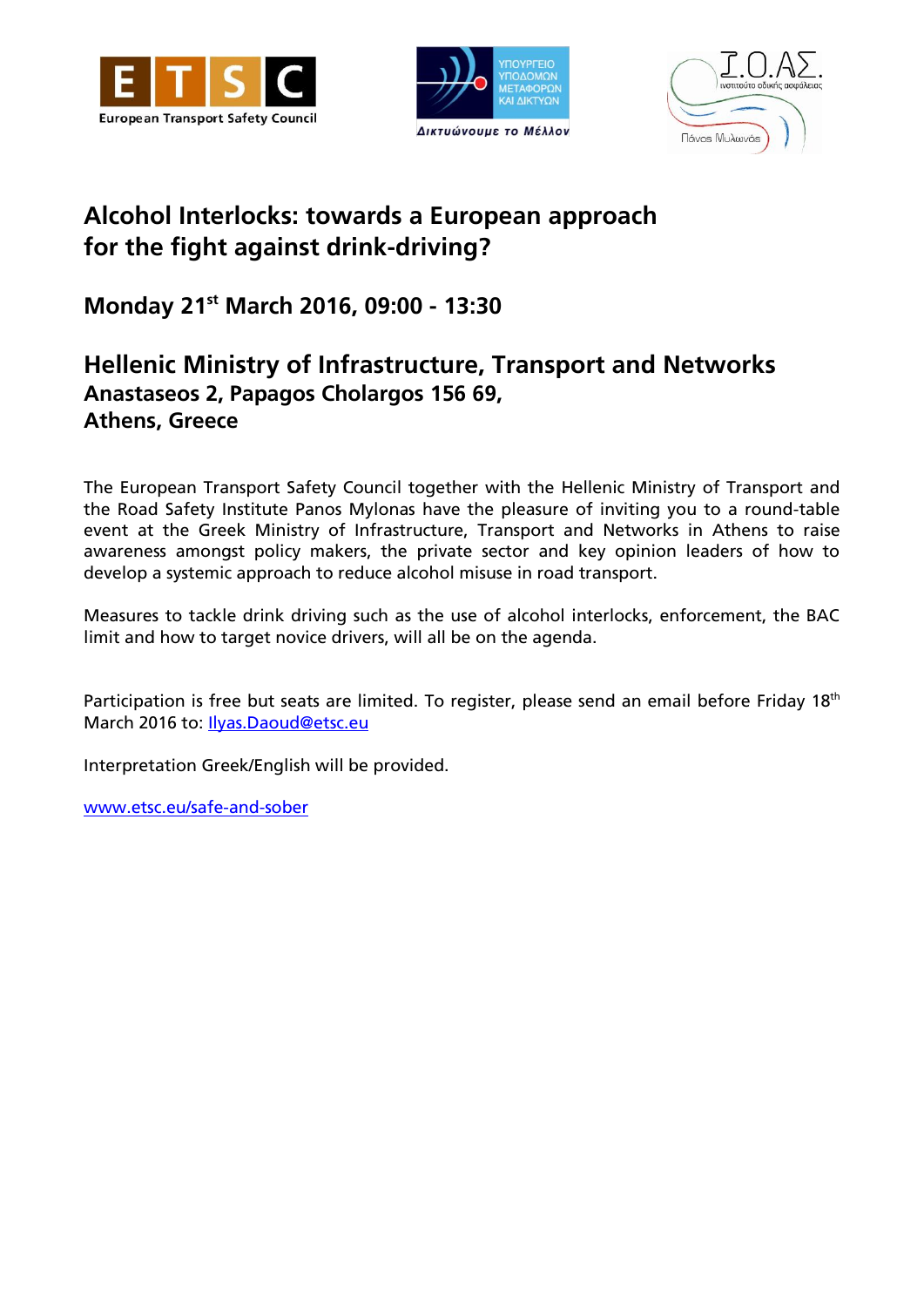





## **Safe & Sober – March 21st 2016 Agenda**

Moderator: **George Yannis**, Professor, National Technical University of Athens

- **09:00 Registration**
- **09:30 Alcohol Interlock Truck Demonstration (Volvo Demonstration + media interviews)**
- **10:00 Welcome speeches**

- **Ellen Townsend**, Policy Director at ETSC

- **Vassiliki Danelli-Mylona**, President of the Board of Directors of Road Safety Institute (R.S.I.) "Panos Mylonas"

- **Greek host** (Ministry of Infrastructure, Transport and Networks) Minister/Prime Minister/General Secretary

- **Greek MEP**, Miltiadis Kyrkos, Transport Committee of the European Parliament

#### **10:30 Keynote Speeches from:**

- **Giorgos Oursouzidis** - President of the Inter Ministerial Permanent Committee of the Greek Parliament

**- Giannis Alexakis -** Head of Road Safety and Traffic Regulations, Ministry of Infrastructure, Transport and Tourism

#### **11:00 The contribution of alcohol interlocks in the fight against drink driving**

- **-** Drink-Driving in the EU and report on NAWAL (National Authorities Working Group on Alcohol Interlocks) Ilyas Daoud, Project Manager, European Transport Safety Council
- **-** Feedback, analysis and future developments of the Belgian rehabilitation programme for offenders and recidivists Anneliese Heeren, Attaché Jurist, Belgian Federal Ministry of Transport
- **-** Best Practices in tackling Drink-Driving in Austria from pilot projects to regulations Armin Kaltenegger, Head of Legal and Standards Department, Austrian Road Safety Board (KFV)
- **-** Alcohol Interlocks legislation for school transportation in France and technical guidance and requirements from CENELEC standards Stéphane Vialettes, Director General, Alcolock France

#### **12h00 Coffee break and alcohol interlock demonstration (for all participants)**